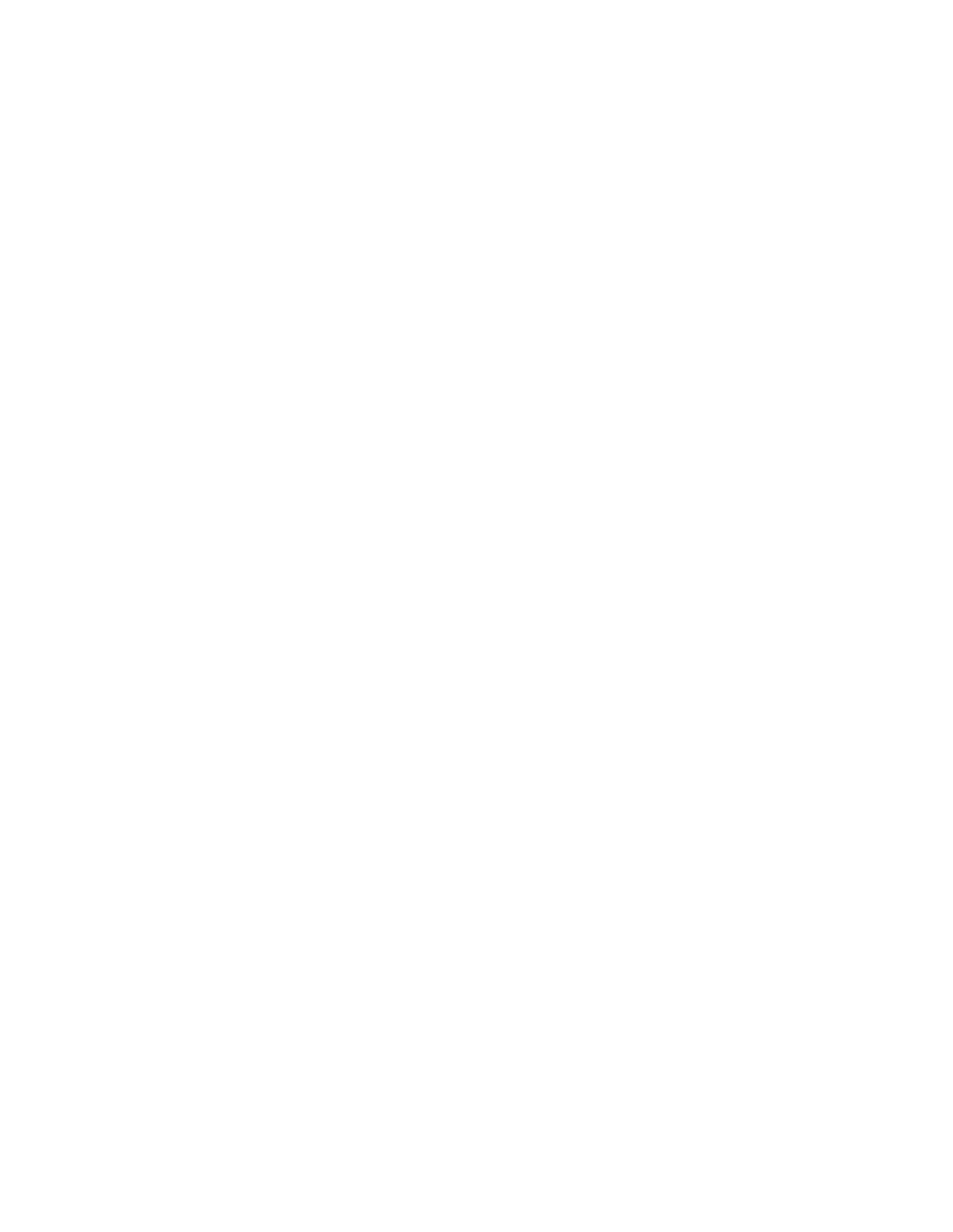# **Features/Benefits...cont.**

- 100% inspected for dielectric properties on every sheet
- **PSA attachment option available**
- • UL recognized flammability ratings
- **Meets RoHS specifications**
- Extremely low NASA outgassing
- Proven through decades of use in demanding military and aerospace applications



## **Typical Applications**

- Power conversion equipment
- Power supplies and UPS
- Power semiconductors
- Automotive electronics
- Motor and engine controllers
- Televisions and consumer electronics

# **Product Attributes**

# **T500**

- • Best thermal performance
- • Excellent dielectric properties

# **1671**

- • Highest reliability in rigorous applications
- Proven in aerospace/defense applications

# **1678**

- • Economically-priced
- Low thermal impedance

The optimum contact pressure range for CHO-THERM materials is 300-500 psi (2.07 x 106-3.45 x 106N/m2). Beyond this range, thermal performance gains are negligible.

#### **Handling Information**

These products are defined by Chomerics as "articles" according to the following generally recognized regulatory definition for articles:

An article is a manufactured item "formed to a specific shape or design during manufacturing," which has "end use functions" dependent upon its size and shape during end use and which has generally "no change of chemical composition during its end use."

In addition:

- • There is no known or anticipated exposure to hazardous materials/substances during routine and anticipated use of the product.
- • The product's shape, surface, and design is more relevant than its chemical composition.

These materials are not deemed by Chomerics to require an MSDS. For further questions, please contact Chomerics at 781-935-4850..

# **Ordering Information**

# **Thermal insulator pads are available in the following formats. Contact Chomerics for custom widths, part sizes, etc.**

Sheets 8" X 10" or 17" X 21" Custom die-cut parts on sheets, or as individual parts

| <b>Part Number:</b> | 6W                                                                                                          | <b>XX</b>                                                                       | <b>YYYY</b>                                                            | <b>ZZZZZ</b>                                   |  |  |
|---------------------|-------------------------------------------------------------------------------------------------------------|---------------------------------------------------------------------------------|------------------------------------------------------------------------|------------------------------------------------|--|--|
|                     | W                                                                                                           | <b>XX</b>                                                                       | <b>YYYY</b>                                                            | <b>ZZZZ</b>                                    |  |  |
|                     | $W = 0$<br>Standard die-cut part                                                                            | $11 =$ without PSA<br>$12$ = with PSA one side<br>$13 = PSA2$ Sides             | YYYY = Custom 4- part alpha/numeric<br>part number. Contact Chomerics. |                                                |  |  |
|                     | $W = 1$<br>Sheet stock<br>$W = 2$<br>Sheet stock with PSA 1 Side<br>$W = 3$<br>Sheet stock with PSA 2 Sides | $XX =$ material thickness in<br>mils (1671 material available<br>up to 60 mils) | $0808 = 8" X 8"$ Sheet<br>$0810 = 8"$ X 10" Sheet                      | ZZZZ = Material class<br>[T500, 1671, or 1678] |  |  |
|                     | $W = 9$                                                                                                     | $11 =$ without PSA                                                              | YYYYY = Custom Part Number.                                            |                                                |  |  |
|                     | Custom die-cut part                                                                                         | $12$ = with PSA one side                                                        | <b>Contact Chomerics</b>                                               |                                                |  |  |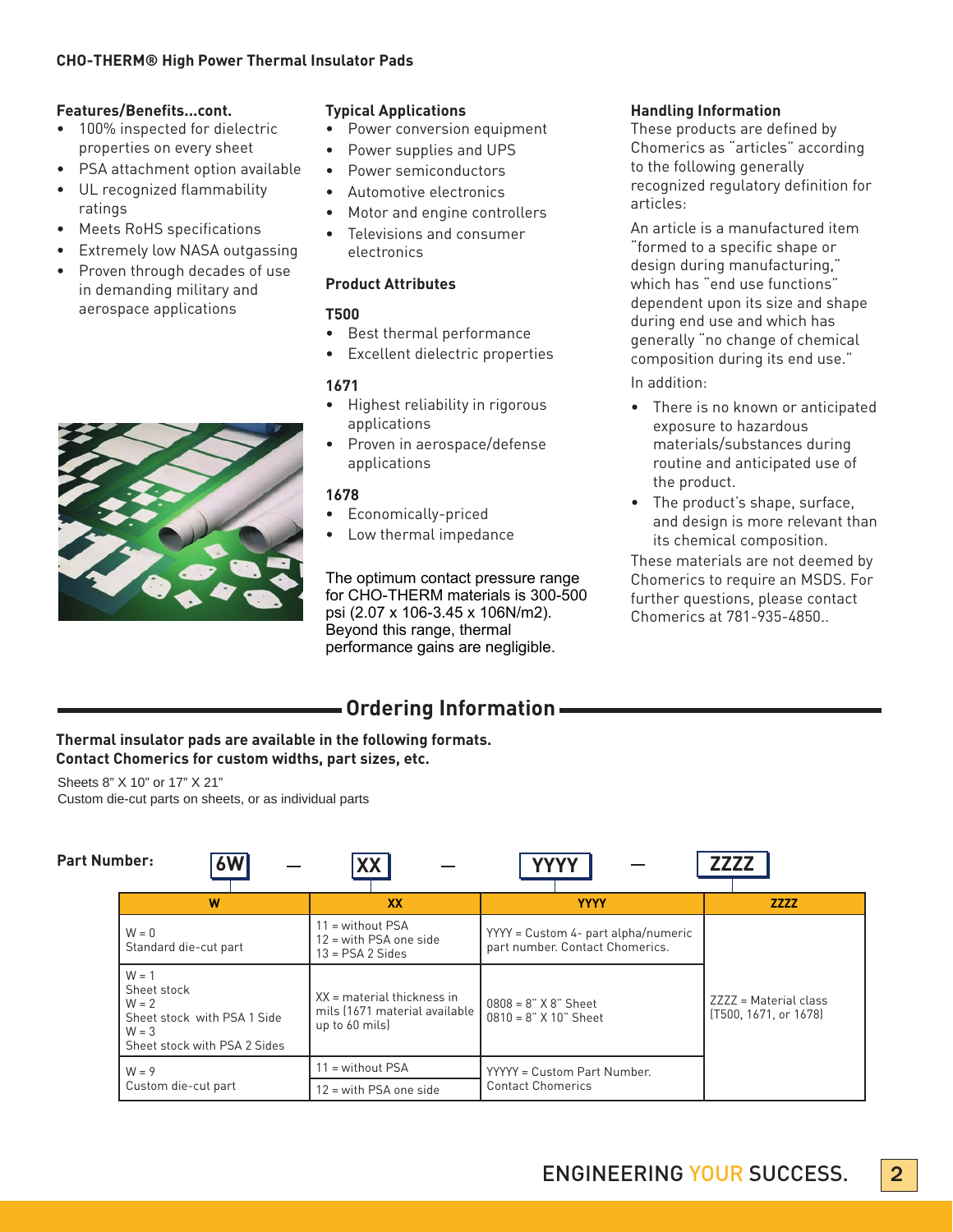# **How to Order Die-Cut CHO-THERM® Insulators**

Standard die-cut parts are ordered using the following part number system. For custom parts, contact Chomerics.

| <b>Part Number:</b>                                                                                                                                                                          | 60                                                                                                                 | XX                                                                                                                                      |                                                                                                                                         |                                                                                                                                          |                                                                                                                                 | <b>YYYY</b>    |                        |   | <b>ZZZZ</b>                                                                                                                                                                                                                                                                               |
|----------------------------------------------------------------------------------------------------------------------------------------------------------------------------------------------|--------------------------------------------------------------------------------------------------------------------|-----------------------------------------------------------------------------------------------------------------------------------------|-----------------------------------------------------------------------------------------------------------------------------------------|------------------------------------------------------------------------------------------------------------------------------------------|---------------------------------------------------------------------------------------------------------------------------------|----------------|------------------------|---|-------------------------------------------------------------------------------------------------------------------------------------------------------------------------------------------------------------------------------------------------------------------------------------------|
| 60 = standard die cut part<br>$11 = No PSA$<br><b>Standard Configuration</b><br>CHO-THERM <sup>®</sup> Material<br>$12 = PSA$ one side<br><b>Drawing Number</b><br>Example: 1671, T500, etc. |                                                                                                                    |                                                                                                                                         |                                                                                                                                         |                                                                                                                                          |                                                                                                                                 |                |                        |   |                                                                                                                                                                                                                                                                                           |
| <b>Recommended</b><br><b>Screw Torque</b>                                                                                                                                                    | <b>Dimensions (inches)</b><br><b>Configuration</b>                                                                 |                                                                                                                                         |                                                                                                                                         |                                                                                                                                          |                                                                                                                                 |                | <b>Ordering Number</b> |   |                                                                                                                                                                                                                                                                                           |
| #4-40 5 in-lb<br>#6-32 6 in-lb                                                                                                                                                               | $T0-3$<br>$-.072$<br>.430 B<br>C DIA (2)<br>D DIA (2)<br>1.187                                                     | A<br>1.563<br>1.563<br>1.593<br>1.650<br>1.650<br>1.650<br>1.650<br>1.650<br>1.650<br>1.700<br>1.730<br>1.780<br>1.780<br>1.780<br>2.07 | B<br>1.050<br>1.050<br>1.100<br>1.065<br>1.140<br>1.140<br>1.140<br>1.140<br>1.140<br>1.187<br>1.250<br>1.250<br>1.250<br>1.250<br>1.56 | C<br>0.140<br>0.140<br>0.156<br>0.140<br>0.122<br>0.140<br>0.165<br>0.140<br>0.165<br>0.156<br>0.156<br>0.140<br>0.165<br>0.140<br>0.122 | D<br>0.080<br>0.140<br>0.070<br>0.046<br>0.062<br>0.093<br>0.062<br>0.046<br>0.062<br>0.062<br>0.093<br>0.094<br>0.046<br>0.062 | E              | F                      | G | WW-XX-D065-ZZZZ<br>WW-XX-4305-ZZZZ<br>WW-XX-4511-ZZZZ<br>WW-XX-D370-ZZZZ<br>WW-XX-D371-ZZZZ<br>WW-XX-6875-ZZZZ<br>WW-XX-D372-ZZZZ<br>WW-XX-D373-ZZZZ<br>WW-XX-D374-ZZZZ<br>WW-XX-4996-ZZZZ<br>WW-XX-5442-ZZZZ<br>WW-XX-D375-ZZZZ<br>WW-XX-D376-ZZZZ<br>WW-XX-D377-ZZZZ<br>WW-XX-D378-ZZZZ |
| #4-40 5 in-lb<br>#6-32 6 in-lb                                                                                                                                                               | 3 LEAD<br>$-.718 \rightarrow$<br>$T0-3$<br>D DIA (3)<br>155<br>C DIA. (2)<br>.400                                  | 1.65                                                                                                                                    | 1.140                                                                                                                                   | 0.140                                                                                                                                    | 0.093                                                                                                                           | 1.187          | 0.430                  |   | WW-XX-D379-ZZZZ                                                                                                                                                                                                                                                                           |
| #4-40 5 in-lb<br>#6-32 6 in-lb                                                                                                                                                               | 4 LEAD<br>$TO-3$<br>.470 B<br>CDIA. (2)<br>$D$ DIA $(4)$                                                           | 1.560<br>1.563                                                                                                                          | 1.050<br>1.050                                                                                                                          | 0.158<br>0.156                                                                                                                           | 0.080<br>0.063                                                                                                                  | 1.170<br>1.187 |                        |   | WW-XX-D380-ZZZZ<br>WW-XX-D381-ZZZZ                                                                                                                                                                                                                                                        |
| #4-40 5 in-lb<br>#6-32 6 in-lb                                                                                                                                                               | 8 LEAD<br>, 500<br>D DIA. (8)-<br>$T0-3$<br>C DIA. (2)<br>άŚ<br>1.187                                              | 1.650                                                                                                                                   | 1.187                                                                                                                                   | 0.156                                                                                                                                    | 0.60                                                                                                                            |                |                        |   | WW-XX-D382-ZZZZ                                                                                                                                                                                                                                                                           |
| #4-40 5 in-lb<br>#6-32 6 in-lb                                                                                                                                                               | 10 LEAD<br>.500<br>$TO-3$<br>D DIA. (10)-<br><b>देश%</b><br>C DIA. (2)<br>$\circ b^{\delta^o}$<br>.593<br>$-1.187$ | 1.650                                                                                                                                   | 1.140                                                                                                                                   | 0.165                                                                                                                                    | 0.040                                                                                                                           |                |                        |   | WW-XX-D383-ZZZZ                                                                                                                                                                                                                                                                           |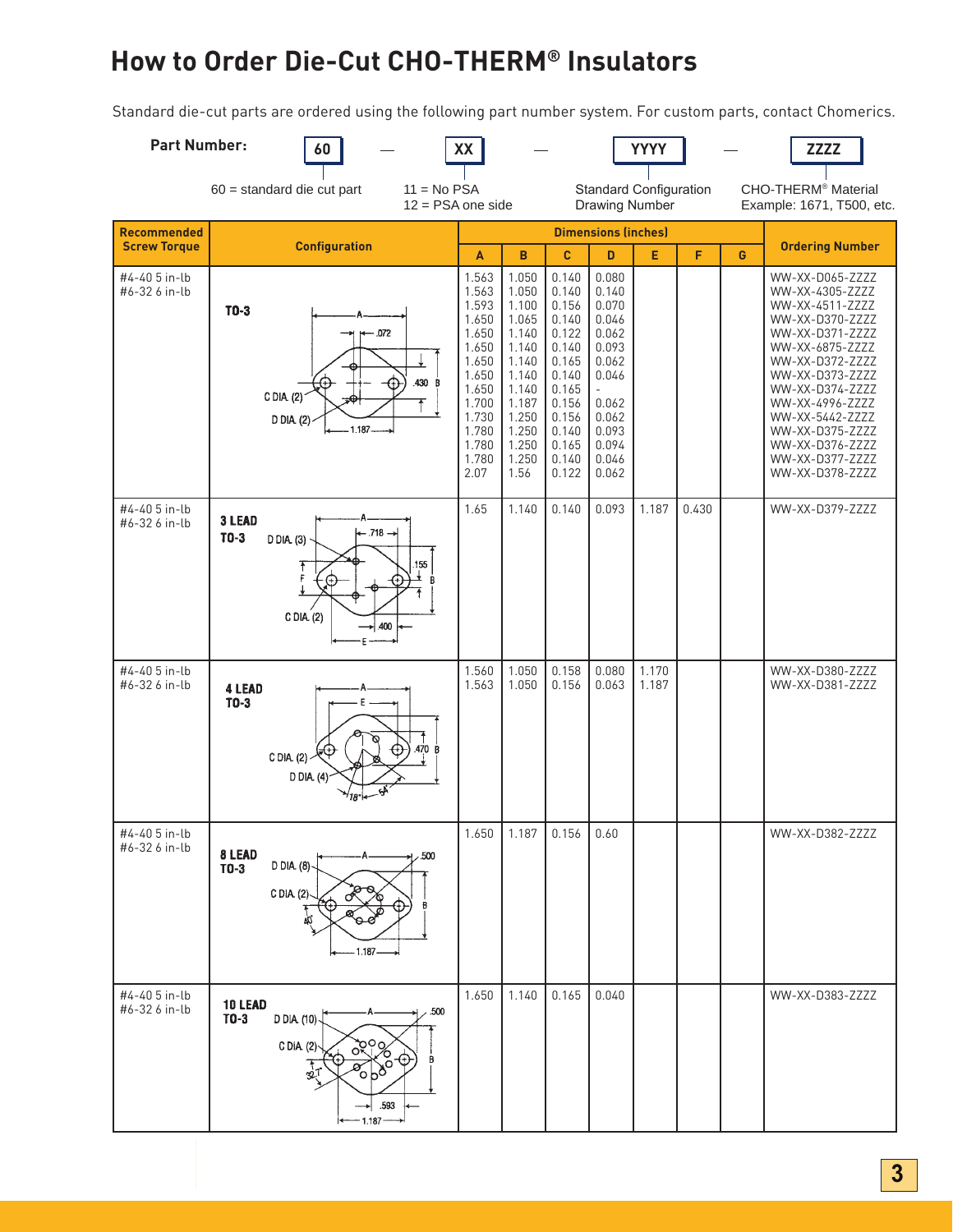| <b>Recommended</b>             | <b>Configuration</b>                                                                                    | <b>Dimensions (inches)</b>                                                                                                                            |                                                                                                                                                       |                                                                                                                                                         |                                                                                                                                                       |                |                | <b>Ordering Number</b> |                                                                                                                                                                                                                                                                                                                                 |
|--------------------------------|---------------------------------------------------------------------------------------------------------|-------------------------------------------------------------------------------------------------------------------------------------------------------|-------------------------------------------------------------------------------------------------------------------------------------------------------|---------------------------------------------------------------------------------------------------------------------------------------------------------|-------------------------------------------------------------------------------------------------------------------------------------------------------|----------------|----------------|------------------------|---------------------------------------------------------------------------------------------------------------------------------------------------------------------------------------------------------------------------------------------------------------------------------------------------------------------------------|
| <b>Screw Torque</b>            |                                                                                                         | A                                                                                                                                                     | B                                                                                                                                                     | C                                                                                                                                                       | D                                                                                                                                                     | E              | F              | G                      |                                                                                                                                                                                                                                                                                                                                 |
| #4-40 3 in-lb<br>#6-32 4 in-lb | TO-66<br>$-.100$<br>$D$ $D$ $A$ $(2)$ .<br>C DIA. (2)<br>.200 $B$<br>Ð<br>.960                          | 1.250<br>1.312<br>1.375<br>1.440                                                                                                                      | 0.700<br>0.762<br>0.825<br>1.000                                                                                                                      | 0.140<br>0.140<br>0.140<br>0.140                                                                                                                        | 0.062<br>0.062<br>0.062<br>0.075                                                                                                                      |                |                |                        | WW-XX-4353-ZZZZ<br>WW-XX-5527-ZZZZ<br>WW-XX-4997-ZZZZ<br>WW-XX-D384-ZZZZ                                                                                                                                                                                                                                                        |
| #4-40 3 in-lb<br>#6-32 4 in-lb | 3 LEAD<br>TO-66<br>$+-.100$<br>$D$ $D$ IA. (3)<br>ᅯ<br>200<br>-6<br>C DIA (2)<br>$\rightarrow$ 200<br>E | 1.275                                                                                                                                                 | 0.750                                                                                                                                                 | 0.156                                                                                                                                                   | 0.100                                                                                                                                                 | 0.960          |                |                        | WW-XX-D385-ZZZZ                                                                                                                                                                                                                                                                                                                 |
| #4-40 3 in-lb<br>#6-32 4 in-lb | <b>4 LEAD</b><br>D DIA (4)<br>TO-66<br>→lG l←<br>CDIA(2)                                                | 1.312                                                                                                                                                 | 0.762                                                                                                                                                 | 0.140                                                                                                                                                   | 0.062                                                                                                                                                 | 0.960          | 0.200          | 0.100                  | WW-XX-D386-ZZZZ                                                                                                                                                                                                                                                                                                                 |
| #4-40 3 in-lb<br>#6-32 4 in-lb | 9 LEAD<br><b>GDIA</b><br>TO-66<br>$D$ DIA (9)<br>ر<br>96<br>$C$ DIA. (2)                                | 1.440                                                                                                                                                 | 1.000                                                                                                                                                 | 0.140                                                                                                                                                   | 0.055                                                                                                                                                 | 0.960          | 0.480          | 0.325                  | WW-XX-D387-ZZZZ                                                                                                                                                                                                                                                                                                                 |
| #4-40 3 in-lb<br>#6-32 4 in-lb | <b>MULTI LEAD</b><br>DDIA.<br>TO-66<br>C DIA $(2)$<br>.480<br>.960                                      | 1.35                                                                                                                                                  | 0.800                                                                                                                                                 | 0.140                                                                                                                                                   | 0.400                                                                                                                                                 |                |                |                        | WW-XX-D388-ZZZZ                                                                                                                                                                                                                                                                                                                 |
| #4-40 2 in-lb                  | 10-220<br>c<br>В<br>D DIA.                                                                              | 0.437<br>0.437<br>0.500<br>0.610<br>0.687<br>0.710<br>0.750<br>0.750<br>0.750<br>0.750<br>0.750<br>0.750<br>0.855<br>0.855<br>0.860<br>1.125<br>1.410 | 0.312<br>0.312<br>0.385<br>0.560<br>0.562<br>0.500<br>0.410<br>0.500<br>0.500<br>0.500<br>0.600<br>0.600<br>0.562<br>0.630<br>0.740<br>0.625<br>0.810 | 0.140<br>0.140<br>0.170<br>0.245<br>0.218<br>0.160<br>0.225<br>$- - -$<br>0.187<br>0.187<br>0.240<br>0.240<br>0.218<br>0.230<br>0.200<br>0.200<br>0.355 | 0.093<br>0.122<br>0.120<br>0.125<br>0.125<br>0.141<br>0.156<br>$  -$<br>0.147<br>0.125<br>0.150<br>0.115<br>0.125<br>0.093<br>0.160<br>0.145<br>0.147 |                |                |                        | WW-XX-D389-ZZZZ<br>WW-XX-D390-ZZZZ<br>WW-XX-D391-ZZZZ<br>WW-XX-D392-ZZZZ<br>WW-XX-5791-ZZZZ<br>WW-XX-8302-ZZZZ<br>WW-XX-D393-ZZZZ<br>WW-XX-8531-ZZZZ<br>WW-XX-6956-ZZZZ<br>WW-XX-D394-ZZZZ<br>WW-XX-D395-ZZZZ<br>WW-XX-D396-ZZZZ<br>WW-XX-D397-ZZZZ<br>WW-XX-D398-ZZZZ<br>WW-XX-D399-ZZZZ<br>WW-XX-D400-ZZZZ<br>WW-XX-D401-ZZZZ |
| #4-40 2 in-lb                  | G<br>– E –<br>C B<br>D DIA.<br>F DIA (2)                                                                | 0.910<br>0.983                                                                                                                                        | 0.500<br>0.750                                                                                                                                        | 0.200<br>0.432                                                                                                                                          | 0.125<br>0.156                                                                                                                                        | 0.580<br>0.665 | 0.046<br>0.101 | 0.265<br>0.217         | WW-XX-402-ZZZZ<br>WW-XX-D403-ZZZZ                                                                                                                                                                                                                                                                                               |